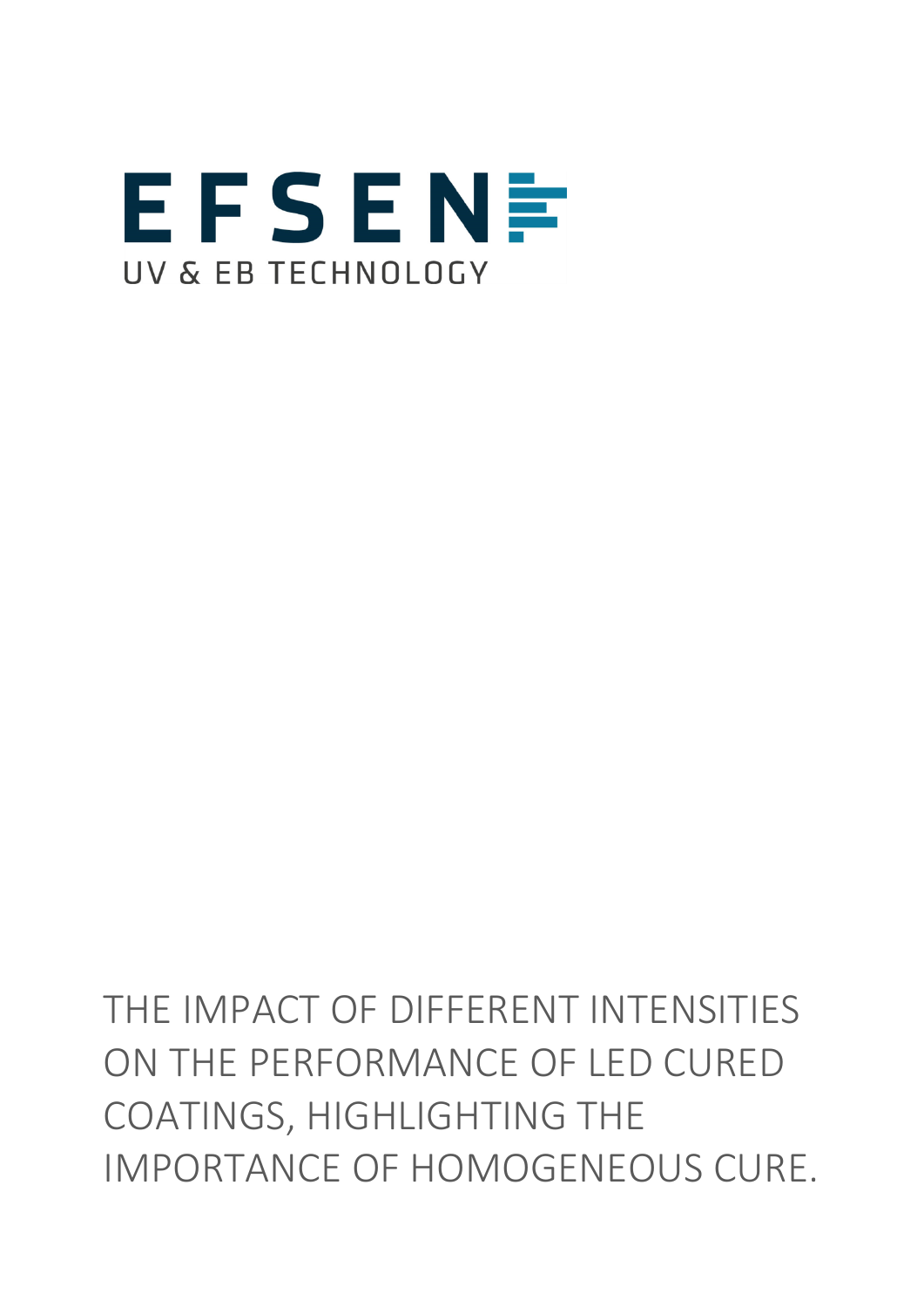

#### Index:

#### <span id="page-1-0"></span>Summary

The UV-LED technology provides a number of great advantages, such as energy savings, long lifetime, low heat, no ozone and no mercury. With LED technology, we rely on thousands of small LEDs to sufficiently cure our coating. What if there is a deviation along the width of the lamp? If a segment goes out, if some of the optics gets damaged or dirty, how does this impact the curing, and the final properties? This study aims to determine what level of deviation causes problems with insufficient cure. To prevent problems with insufficient cure, EFSEN have developed a proprietary technology, to continuously monitor the output of an UV lamp during production. Not only does this show us the complete picture of the UV output along the width of the lamp, it is also able to use the extracted information to adjust the power level of any segments that does not conform to the specification. This will provide an assurance, in real time, that all segments perform according to the specifications, and also lets you know directly when there is damage, dirt or other issues preventing a segment to perform to standard.



Figure 7. A measurement of 5 pcs AC8300-395 UV LED heads.



*Figure 8. A measurement of 5 pcs AC8300-395 UV LED heads after "calibration" of heads.*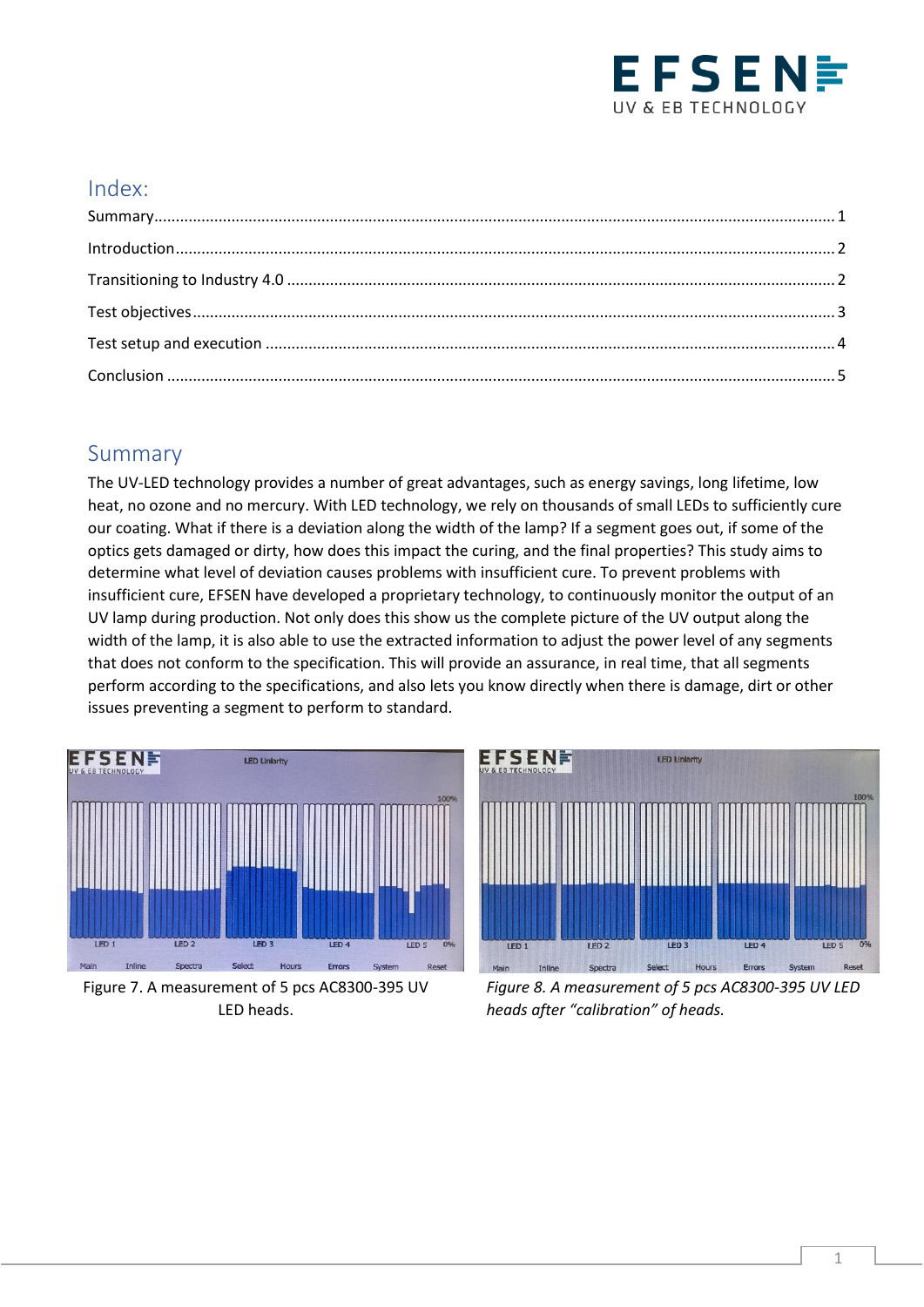

### <span id="page-2-0"></span>Introduction

One of the most basic question to ask with radiation curing processes is; what the required illumination is to sufficiently cure the reactive material. While this might seem like a simple question, it can actually be quite complicated in reality. And if our curing system is under dimensioned, or if the output has fallen due to damage, dirt, aging or lack of maintenance, then problems occur. The curing issue might result in lacking properties of the final product such as adhesion failure, low scratch and chemical resistance. With some luck, the deviation can be quickly to halt production and rework whichever pieces has been produced with insufficient cure. However, if the problem is not identified, there might be huge claims as unfit products reach the consumer. Even worse are the cases were neither the producer nor the consumer realizes that the product is unfit, as the performance seems to be acceptable. The consumer can then be exposed to residual monomers, initiators or other harmful components, without even realizing it.

Setting and fulfilling curing requirements is key to prevent this, and ensure a safe, durable product for the consumer. There are many things to consider. Does the light source provide the optimal spectral distribution? Is the intensity high enough to ensure an efficient reaction? Is there enough dose for the cure speed required?

# <span id="page-2-1"></span>Transitioning to Industry 4.0

In essence, Industry 4.0 is about optimizing production, using technology to eliminate errors and maximize flexibility. For UV-curing, a transition into Industry 4.0 requires that we are able to set accurate curing requirements, and that we have the right means to ensure that those requirements are fulfilled at all times. We have to establish an accurate process window, and ensure we do not drift outside of this window.

How far we have come to monitoring and control UV systems differs a lot from industry to industry. Implementing sensors or measuring procedures for frequent controls with radiometers are used in many processes. When it comes to conveyor-based production systems, it has become the industry standard to measure with a radiometer at the start of (or a few times during) each shift. If done correctly, this will help you confirm that an arc or microwave UV lamp is performing as it should.

The emerging LED technology, that is already proved and implemented to some extent, works quite differently in comparison with conventional curing units. A conventional lamp typically uses one bulb to cover the whole line width, thus a measurement at one point of this lamp, will give a good idea of how the lamp performs throughout the whole width, with a reduction towards the edges. This is not the case with an LED-light source. An LED unit consists of several light source, thus measuring in one spot will not give you the full picture of how the unit behaves.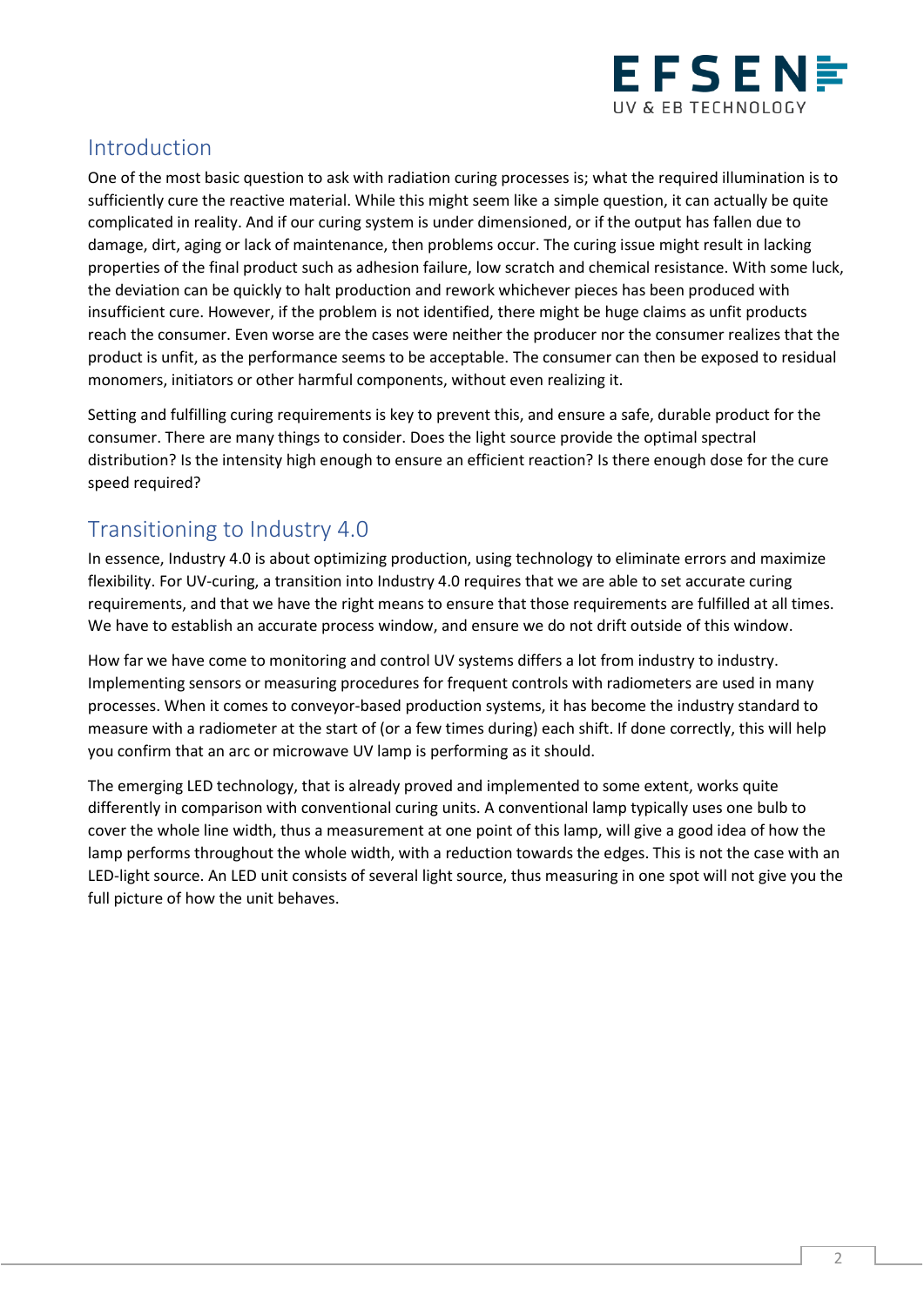

# <span id="page-3-0"></span>Test objectives

There has been LED units in commercial production for quite some time, despite the previous lack of sufficient cure control. This study aims to establish how critical cure control is, to understand if there is an urgency for implementing control systems for the LED lamps, or if catching the deviations in our light source is not critical. In order to find the answer, there are a couple of things to consider. An operating window must be established for our process, and we have to look into how changes along the LED lamp effect the output in each point along the width. To establish a process window, a test is set up to identify the breaking point, the minimum amount of light that cures the coating enough to reach the requirements.

Before proceeding to pinpoint the dose required, it is important to ensure we are using a light source with the optimal spectral output. For LEDs, this is basically selecting the optimal wavelength. The choice of wavelength is mainly governed by the following factors:

- Which wavelength offers the best match to the absorption of the initiators in the coating.

- Which wavelength will have the best penetration properties (for deep curing applications) or the best way of overcoming oxygen inhibition (for surface curing applications).

Then it is of course of importance to take into account what output and long term performance we can expect from a system at the chosen wavelength. LED systems at 365, 385, 395 and 405 nm are available at high output with decent price performance and life length. While lower wavelength LEDs would be attractive to fill the surface curing role, they are not commercially feasible quite yet.

For this paper, the LED curing of white base coats has been selected as the process step to evaluate. This is a common product, produced in large quantities in the wood coatings market. When evaluating a base coat, the primary focus is the deep curing, as surface curing is generally not required. The longer wavelengths will excel, thus 395 or 405 nm should be selected (*Picture 1*).



*Picture 1. Shorter wavelengths release their energy at the very surface. Longer wavelengths have increased penetration, thus releases energy throughout the film.*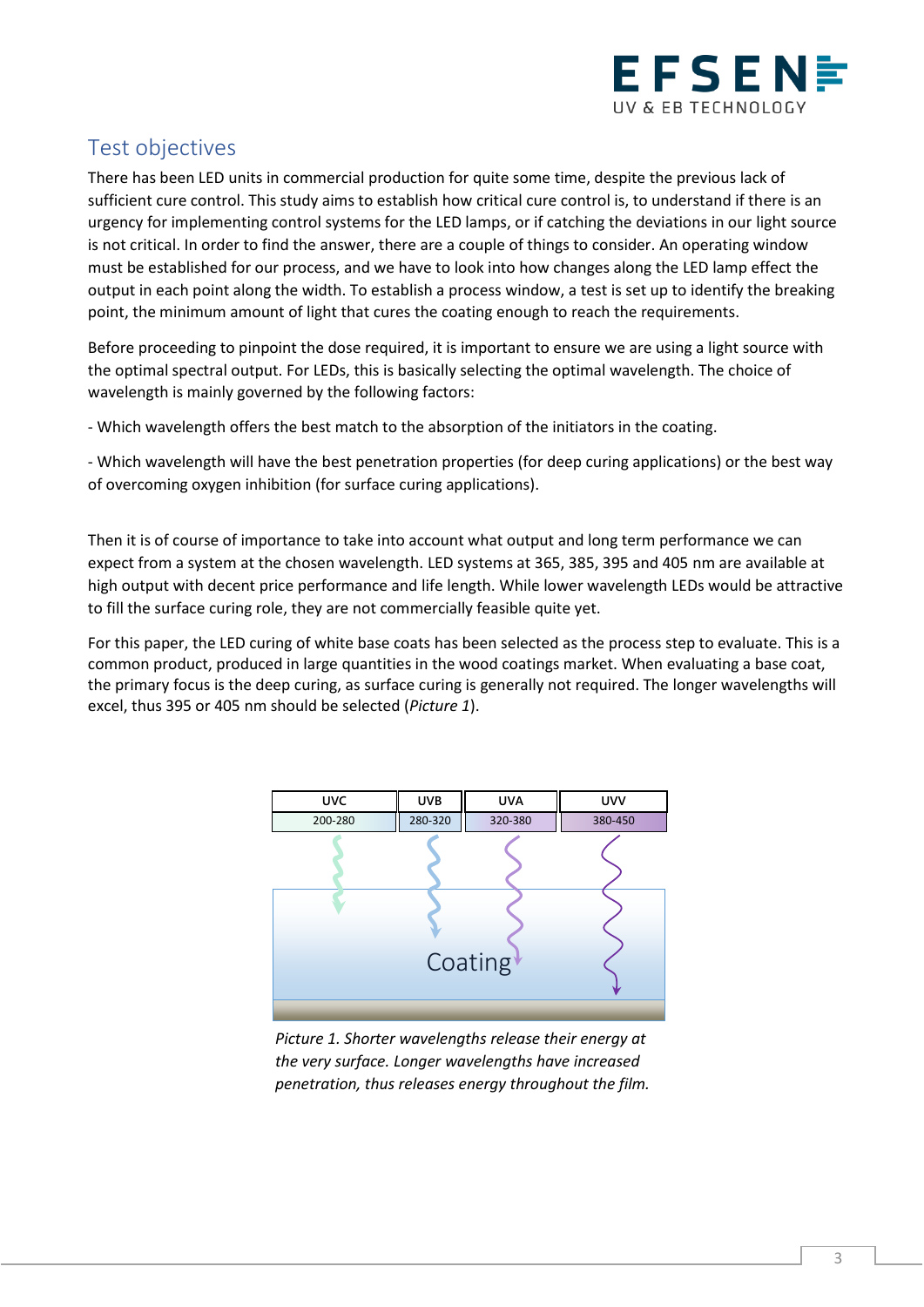

Looking at the absorption of Irgacure 819, a common initiator for pigmented coatings, the 395 nm LED is a slightly better match than 405 nm. However, when taking into account the harsh absorption of Titanium dioxide, 405 nm becomes the most attractive choice, as seen in *Picture 2*. Due to the fact that the transparency changes drastically with a wavelength shift of only 10 nm, it could be useful to know the actual peak wavelength of the chosen light source. The peak wavelength of an LED is generally +/- 5 nm, which essentially means that a 405 nm unit could really be close to 400 nm in the case of low bin diodes, or close to 410 nm in the case of high bin diodes. The impact of this wavelength shift is complicated to establish as it depends on many different factors that are different for different applications. It might very well be of significance.





#### <span id="page-4-0"></span>Test setup and execution

With the wavelength specified, the dose and peak requirements can be established. The evaluation performed for this paper looks at a varying output at constant speed. The focus will be on the dose as the main limiting factor, as LED units provides a high intensity (1000+ mJ/cm<sup>2</sup> L405 in a narrow wavelength band, a factor much higher than arc lamps would provide).

A commercial LED curing base coat was selected for evaluation. The conditions of a factory running this product where replicated, but with varied LED power level. The purpose was to learn which level of deviation would be acceptable, and to identify the breaking point at which the curing was insufficient. The product of choice was an intermediate coating, a base coat, which is applied after sealing of the surface. The main purpose of this base coat is to build up the opacity and colour of wood furniture. It is typically applied in three layers, each at about 10 micron film weight, and featuring a high pigment load, about 40% titanium dioxide. In case of insufficient curing, the deep curing will suffer, causing adhesion failure. The selected test methods to evaluate the adhesion was tape, crosscut + tape and finally Hamberger Hobel. Hamberger Hobel is refined version of the classic coin-test, where the coin is replaced with a cutting head which is pushed down to the surface with a constant pressure. Decent results with a Hamberger Hobel is to withstand at the very least 10 Nm of pressure, the highest IKEA standard requires 20 N (this is only for certain premium surfaces).



*Figure 3. The wood coating line at Freda, Lithuania. The test uses the same base coat with the same settings as the three base coat positions cured with 405 nm.*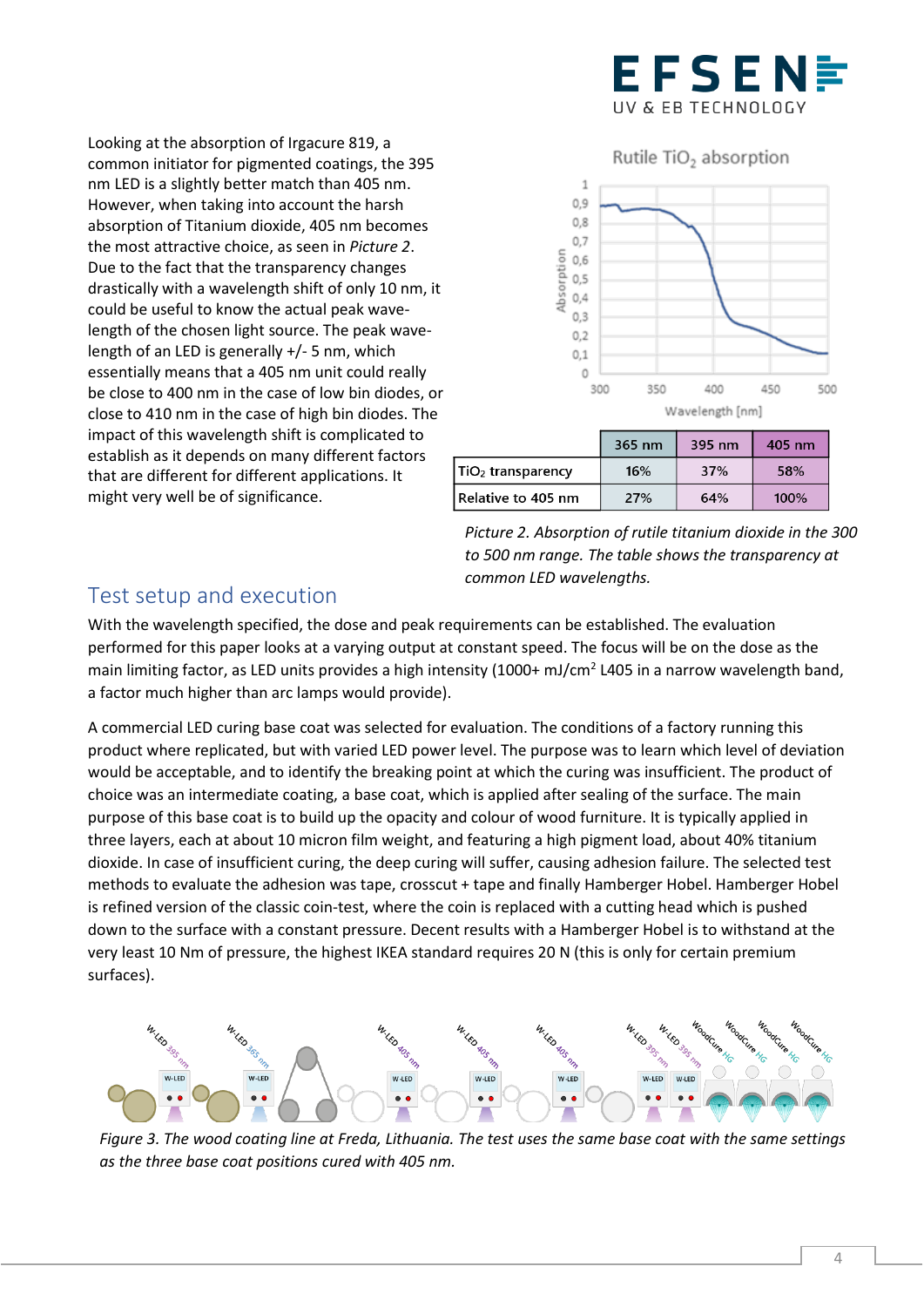

The first thing evaluated was with the same level of curing on all three basecoat layers. The dose indicated by the coating supplier was selected as starting point, progressively reducing the dose until adhesion failed. A dose level higher than the indicated curing requirement were also evaluated, to see if there would be a benefit with an even higher dose. Surprisingly, it would be observed that the adhesion was still acceptable when the dose was reduced to 50% of the curing specification. Curing with a higher dose than specified provided no advantage.

|            |                          |              | <b>LEDCure 4 band</b> |      |
|------------|--------------------------|--------------|-----------------------|------|
|            |                          |              | L405                  |      |
|            | Adhesion   Hamberger (N) | <b>Power</b> | Dose                  | Peak |
|            | 20                       | 100%         | 288                   | 3503 |
| $\bullet$  | 20                       | 80%          | 230                   | 2802 |
| $\bigcirc$ | 17                       | 69%          | 205                   | 2428 |
| V          | 16                       | 60%          | 180                   | 2102 |
| $\bullet$  | 18                       | 49%          | 150                   | 1728 |
| U.         | 15                       | 40%          | 120                   | 1401 |
| ×          | 11                       | 27%          | 80                    | 1000 |

Figure 4. Adhesion and Hamberger results at descending power output. Note that the 40% power level passed the adhesion test, but is just barely on the right side of the breaking point. The coating supplier dose specification is 230 mJ/cm<sup>2</sup> L405.

# <span id="page-5-0"></span>Conclusion

It could be argued that the coating supplier selected a far too high dose specification. However, there are many LED systems today running without control systems thoroughly implemented, making it reasonable to include a substantial safety margin in order to ensure sufficient curing even if the LED array would suffer from malfunctioning segments, or damaged / dirty lenses. This reasoning does result in a significantly higher energy consumption (100% higher than required in this particular case). Furthermore, running LEDs at high output has a significant impact on the lifetime.

Another interesting question is to what degree neighbouring LED segments contribute to the curing, whether they can compensate for blocked or inactive LED segments. This is done by measuring the output level along an LED head with inactive or underperforming segments.



*Figure 5. The graph shows a measurement of the UV dose deviation from a 395 nm LED array with the 2nd, 6th and 9th segment disabled. The straight line indicates the specified minimum dose requirement (122 mJ/cm<sup>2</sup> ). The data was collected with an LEDCure 395, at 35 mm height, 40 m/min, 80% power level.*